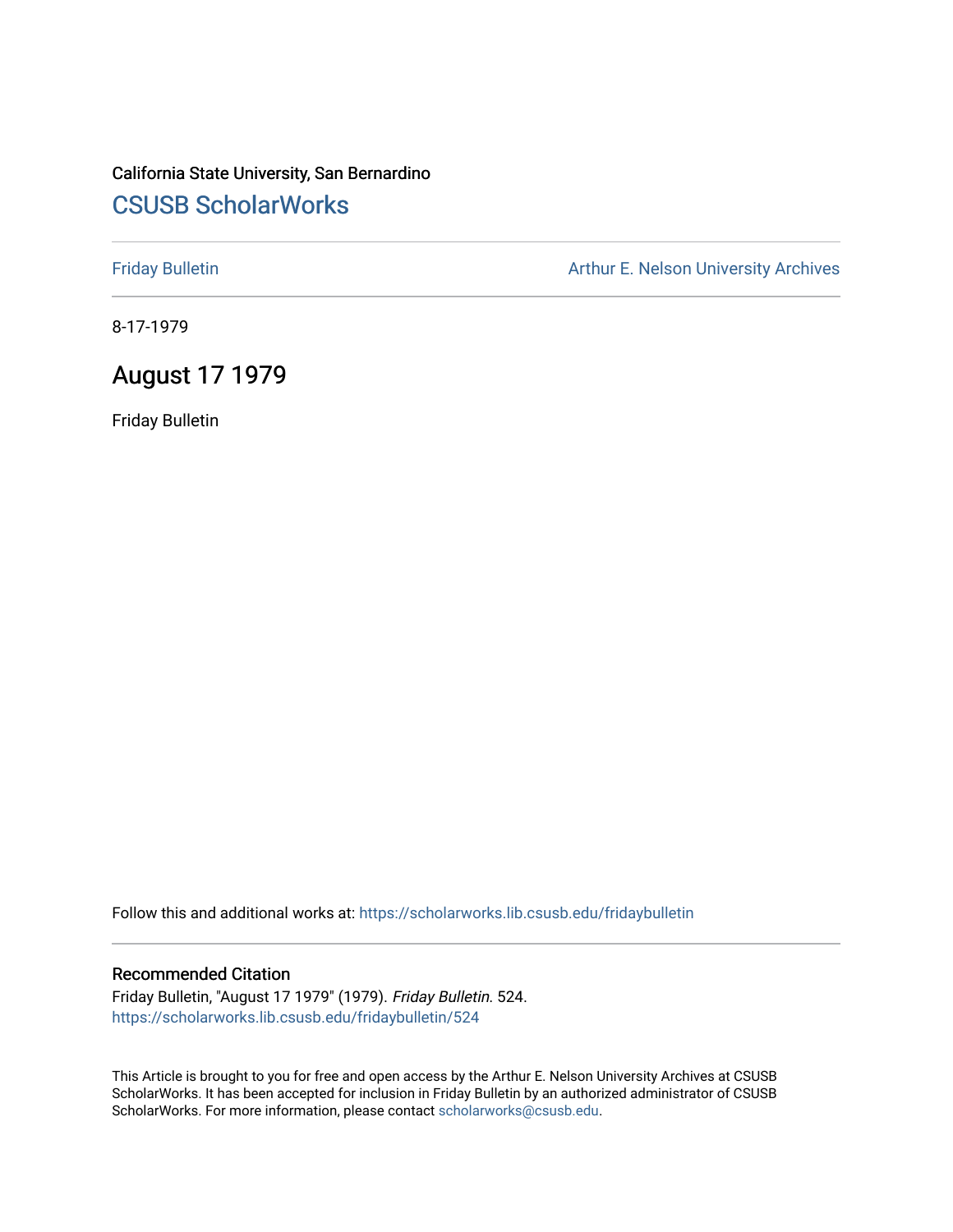

THE BULLETIN CALIFORNIA STATE COLLEGE . SAN BERNARDINO

. . . . . . . .

August 17, 1979

ri.

**TUP ENTRYS** 

### ADMISSIONS OFFICER URGES NEW STUDENTS TO APPLY NOW

All new and prospective students are requested to submit their applications by August 24. According to Cheryl Weese, Admissions Officer, this will enable the College to process their papers, assign registration priority numbers and have their registration packets prepared in advance.

Students applying after the August 24 date must submit their application in person and nave an interview with an admissions evaluator to establish admission eligibility.

Students interested in receiving financial aid are also requested to apply soon so that processing may be completed by the start of classes. According to Ted Krug, Director of Financial Aid, more financial aid is available this year than ever before due to new federal legislation. "Eligibility requirements for insured student loans and Basic Educational Opportunity Grants have been expanded so that an increased number of students will be able to receive aid. Even students who have applied for financial aid in the past and have been denied are urged to reapply as they may now be eligible," he states.

\* \* \*

CSCSB FACULTY SENATE 79-80 OFFICERS NAMED Edward Erler, Associate Professor, Political Science and Chairman of the Political Science Dept., has been elected to chair the 14th CSCSB Faculty Senate in 1979-80.

Dr. Erler served as secretary in 78-79 and during the previous year was Senate Representative for the School of Social and Behavioral Sciences. He joined the faculty in 1975 and has served as the pre-law advisor since that time. He specializes in constitutional law and political theory.

Judith Rymer, Professor of Education and Chairman of Special Programs, who was elected to the Senate for the first time last spring to represent the schools of Education and Administration, was voted by her fellow senators to serve as vice chair of the Senate for 1979-80.

William Gean, Assistant Professor and 78-79 Acting Chairman, Philosophy Dept.,was elected secretary of the Senate. He served as a representative of the School of Humanities and Library last year.

Also at the spring election, Carl Wagoner, Professor, Sociology was voted to serve a third term as representative to the CSUC Academic Senate. The term runs through 1982.

PAYDAY IS THURSDAY, AUGUST 30.